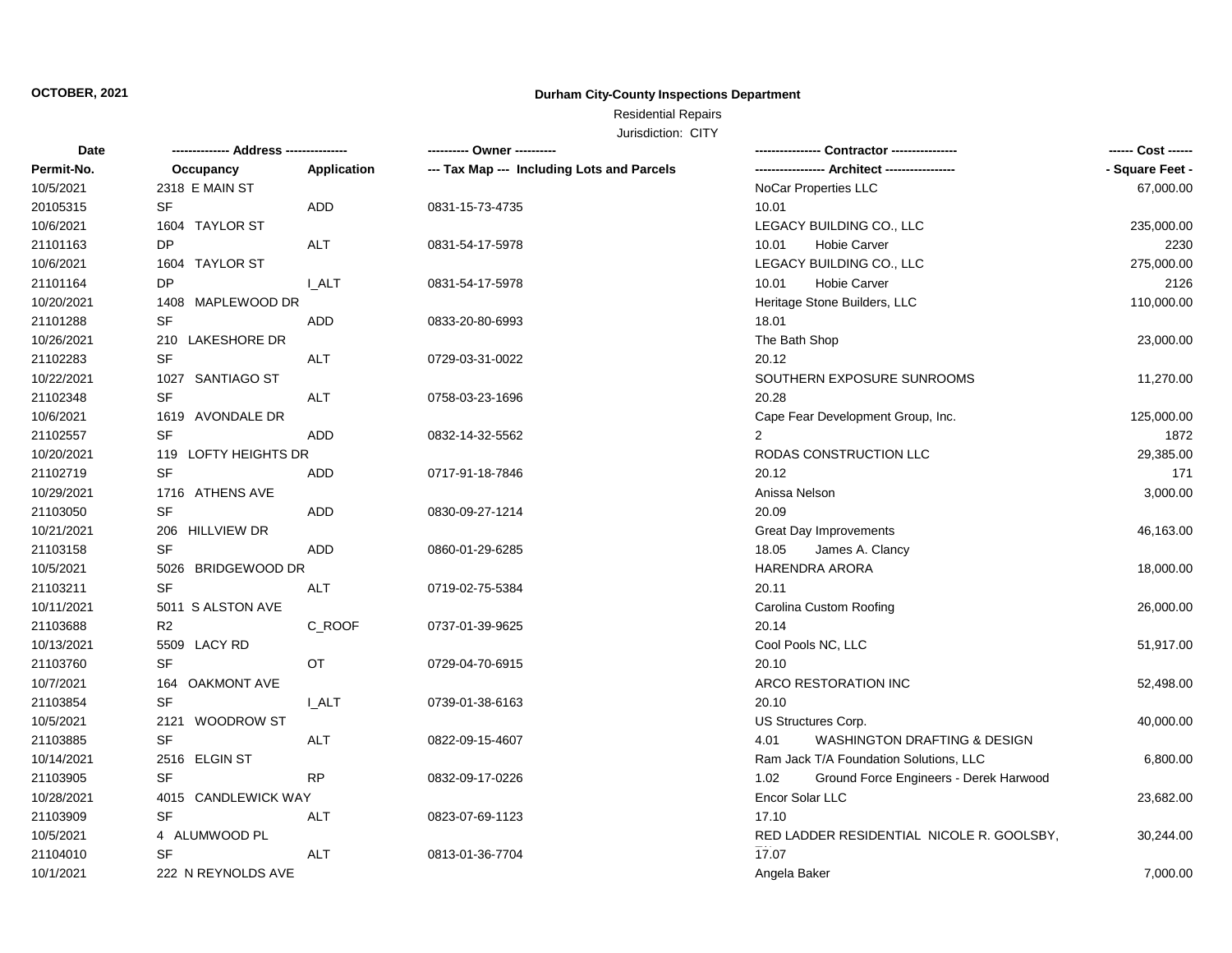## **Durham City-County Inspections Department**

Residential Repairs

| Date       |                            |              |                                            |                                                  | ------ Cost ------ |
|------------|----------------------------|--------------|--------------------------------------------|--------------------------------------------------|--------------------|
| Permit-No. | Occupancy                  | Application  | --- Tax Map --- Including Lots and Parcels |                                                  | - Square Feet -    |
| 21104016   | SF                         | ADD          | 0810-20-92-9475                            | 20.07                                            |                    |
| 10/8/2021  | 4100 THETFORD RD           |              |                                            | Ram Jack T/A Foundation Solutions, LLC           | 4,400.00           |
| 21104041   | <b>SF</b>                  | <b>RP</b>    | 0719-01-05-9486                            | 20.18                                            |                    |
| 10/18/2021 | 1010 BERKELEY ST           |              |                                            | Production Construction Inc.                     | 20,000.00          |
| 21104201   | <b>DP</b>                  | <b>ALT</b>   | 0822-15-54-0049                            | 3.01                                             |                    |
| 10/18/2021 | 1012 BERKELEY ST           |              |                                            | Production Construction Inc.                     | 20,000.00          |
| 21104202   | DP                         | <b>ALT</b>   | 0822-15-54-0049                            | 3.01                                             |                    |
| 10/11/2021 | 5011 S ALSTON AVE          |              |                                            | Blacklion triangle park LLC                      | 29,857.27          |
| 21104226   | R2                         | <b>ALT</b>   | 0737-01-39-9625                            | 20.14                                            |                    |
| 10/5/2021  | 1310 JACKSON ST            |              |                                            | TRINITY DESIGN BUILD INC                         | 253,500.00         |
| 21104372   | <b>SF</b>                  | <b>ADD</b>   | 0821-10-37-6421                            | 5                                                |                    |
| 10/18/2021 | 1211 N MIAMI BLVD          |              |                                            | White's Enterprises, Inc.                        | 13,500.00          |
| 21104378   | <b>SF</b>                  | ADD          | 0831-07-77-4764                            | 10.02                                            | 8                  |
| 10/6/2021  | 1021 CORNELL ST            |              |                                            | TITAN SOLAR POWER NC, INC.                       | 12,580.00          |
| 21104399   | <b>SF</b>                  | <b>ALT</b>   | 0821-10-45-0476                            | 5                                                |                    |
| 10/29/2021 | 3511 DARWIN RD             |              |                                            | Old North State Landscape Development, Inc.      | 95,000.00          |
| 21104413   | <b>SF</b>                  | OT           | 0719-01-27-4309                            | 20.08                                            | 441                |
| 10/7/2021  | 1300 CARPENTER FLETCHER RD |              |                                            | Rainbow Way Construction and Consulting Services | 23,170.00          |
| 21104414   | <b>SF</b>                  | <b>L_ALT</b> | 0738-01-08-5065                            | 20.14                                            |                    |
| 10/13/2021 | 2019 GOLDEN BELT PKWY      |              |                                            | WESTPOINT DESIGNS, LLC                           | 21,659.00          |
| 21104468   | <b>SF</b>                  | R DECK       | 0850-03-00-7859                            | 18.05                                            |                    |
| 10/15/2021 | 904 URBAN AVE              |              |                                            | Watson Jennison                                  | 3,000.00           |
| 21104499   | <b>SF</b>                  | ADD          | 0822-20-72-7250                            | 3.02                                             | 90                 |
| 10/7/2021  | 448 JEROME RD              |              |                                            | <b>BRENDA BRIGHT</b>                             | 2,550.00           |
| 21104504   | <b>SF</b>                  | ADD          | 0739-17-78-4474                            | 20.10                                            | 100                |
| 10/8/2021  | 2326 ENGLEWOOD AVE         |              |                                            | David R. Parker                                  | 1,000.00           |
| 21104513   | <b>SF</b>                  | <b>DEM</b>   | 0822-13-04-3802                            | 4.01                                             | 1332               |
| 10/7/2021  | 1422 RUFFIN ST             |              |                                            | Triangle Coastal LLC                             | 90,700.00          |
| 21104520   | SF                         | <b>ALT</b>   | 0822-16-84-7291                            | 3.02<br>Habanero Architecture LLC                |                    |
| 10/27/2021 | 4016 CASA ST               |              |                                            | Jacques Ray                                      | 28,000.00          |
| 21104552   | <b>SF</b>                  | <b>ALT</b>   | 0823-07-59-8086                            | 17.10                                            | 270                |
| 10/18/2021 | 3204 SHERBON DR            |              |                                            | PRIMUS STRUCTURES INC.                           | 34,140.00          |
| 21104559   | SF                         | <b>ALT</b>   | 0810-11-65-2272                            | 20.15                                            |                    |
| 10/7/2021  | 3814 COLE MILL RD          |              |                                            | <b>COURTNEY GEELS</b>                            | 60,000.00          |
| 21104573   | <b>SF</b>                  | <b>ALT</b>   | 0803-02-88-0231                            | 17.07<br><b>COURTNEY GEELS</b>                   |                    |
| 10/19/2021 | 1705 RUFFIN ST             |              |                                            | Elizabeth Wells                                  | 15,000.00          |
| 21104592   | <b>SF</b>                  | <b>ADD</b>   | 0822-12-85-6504                            | 3.01                                             | 144                |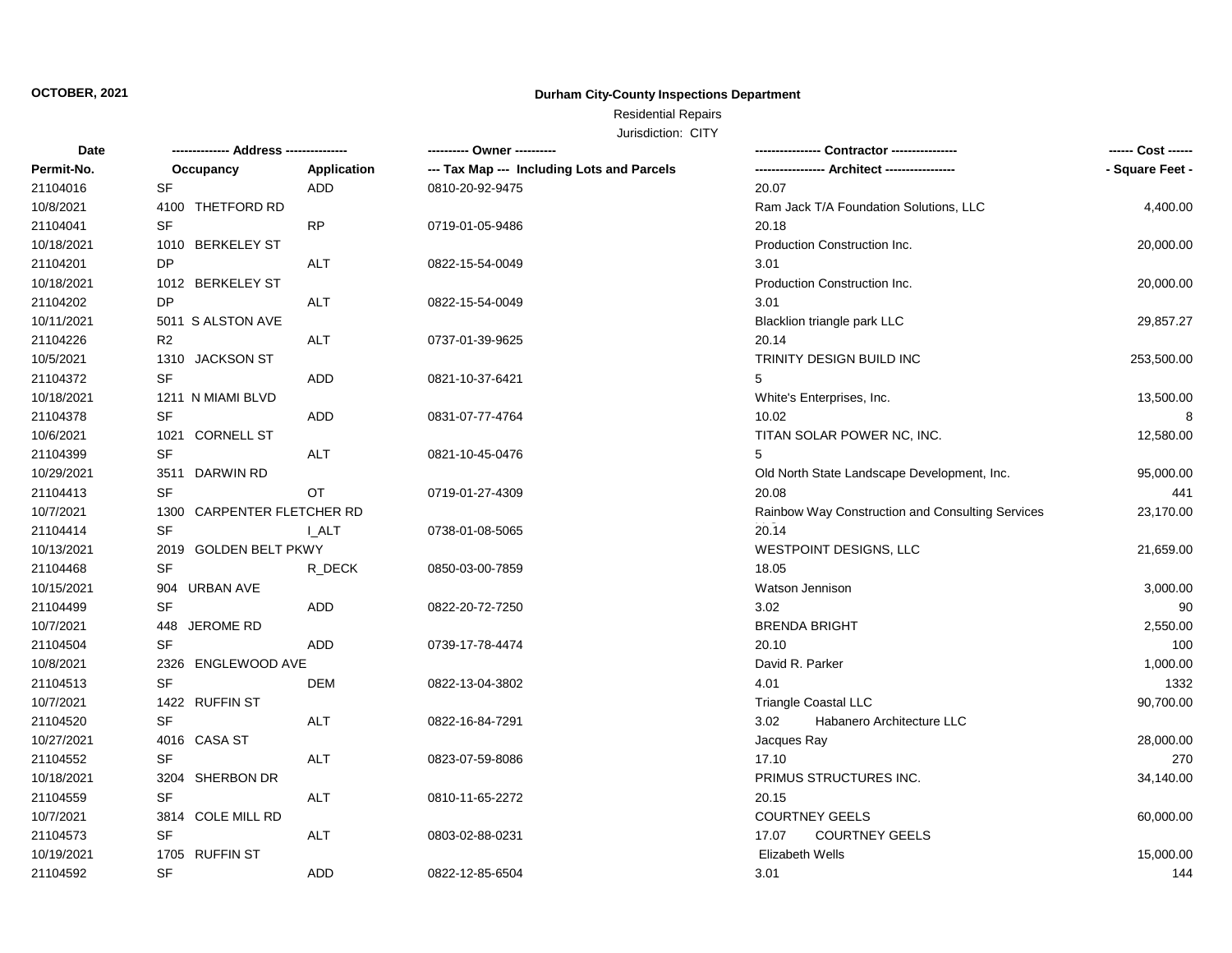# **Durham City-County Inspections Department**

# Residential Repairs

| --- Tax Map --- Including Lots and Parcels<br>Permit-No.<br>Application<br>Occupancy          | - Square Feet - |
|-----------------------------------------------------------------------------------------------|-----------------|
| 4005 CREEK WOOD TRL<br>ReNu Energy Solutions, LLC<br>10/19/2021                               | 20,850.00       |
| SF<br>20.17<br>21104595<br>ALT<br>0800-01-29-3373                                             |                 |
| 10/6/2021<br>2609 RICHWOOD RD<br>CHASE BUILDING COMPANY                                       | 70,000.00       |
| 21104600<br>SF<br>ADD<br>17.05<br>0823-14-33-3539                                             |                 |
| 10/29/2021<br>804 HOLLOWAY ST<br>Production Construction Inc.                                 | 157,000.00      |
| 21104601<br>SF<br><b>ALT</b><br>0831-10-36-4852<br>11                                         |                 |
| 10/18/2021<br>2612 OLEANDER DR<br>Alfredo's Remodeling                                        | 16,200.00       |
| 21104611<br>SF<br>R_DECK<br>0759-03-13-4463<br>18.05                                          |                 |
| 10/13/2021<br>4805 LAZYRIVER DR<br>Sean Phillips                                              | 69,015.00       |
| 21104633<br>SF<br>ADD<br>0834-01-27-4769<br>16.01                                             |                 |
| 10/7/2021<br>2 ORCHID CT<br>Archadeck of Raleigh Durham                                       | 58,562.00       |
| <b>SF</b><br>21104640<br>ADD<br>20.11<br>0729-01-05-6331                                      |                 |
| 10/18/2021<br>2102 SUNSET AVE<br>Olmstead Homesteads, Inc.                                    | 60,000.00       |
| <b>SF</b><br>21104653<br>ADD<br>4.01<br>0822-09-27-1310                                       | 196             |
| 10/13/2021<br>1210 N MIAMI BLVD<br><b>GPS Home Services LLC</b>                               | 80,000.00       |
| <b>SF</b><br>OT<br>21104681<br>10.02<br>LLG ARCHITECTURE<br>0831-08-77-6883                   | 825             |
| 10/19/2021<br>GPS Home Services LLC<br>1212 N MIAMI BLVD                                      | 80,000.00       |
| 21104682<br><b>SF</b><br>LLG ARCHITECTURE<br>OT<br>10.02<br>0831-08-77-6868                   | 825             |
| 10/7/2021<br>JM Decks and Fence LLC.<br>2010 CEDAR GROVE DR                                   | 9,900.00        |
| 21104687<br><b>SF</b><br><b>ADD</b><br>20.14<br>0759-03-11-3040                               |                 |
| 10/11/2021<br>34 CHESWICK PL<br>Burns Building & Associates Inc                               | 42,864.00       |
| <b>SF</b><br>21104698<br><b>ADD</b><br>Giles & Flythe Engineers<br>0810-14-34-7080<br>20.15   | 189             |
| 10/15/2021<br>TRINITY DESIGN BUILD INC<br>2614 AUGUSTA DR                                     | 344,500.00      |
| <b>SF</b><br>21104701<br>ADD<br>$\overline{7}$<br><b>Linton Architects</b><br>0820-06-28-6589 |                 |
| 10/14/2021<br>802 MIDWAY AVE<br>ABSOLUTE CONSTRUCTION GROUP, LLC.                             | 70,000.00       |
| 21104712<br><b>SF</b><br>18.02<br>ADD<br>Chris Berg<br>0840-10-36-0800                        | 480             |
| 10/22/2021<br>1015 IREDELL ST<br>KW Quality Trades Inc.                                       | 9,000.00        |
| SF<br>21104715<br>4.02<br>R_DECK<br>0822-34-42-0665                                           |                 |
| 10/26/2021<br>309 NORTHWOOD CIR<br><b>BIGDREAM BUILDERS LLC</b>                               | 27,000.00       |
| 21104724<br>DP<br>ADD<br>0821-99-99-3338<br>8.02                                              | 240             |
| 10/20/2021<br>1604 MARYLAND AVE<br>Home By Design, LLC                                        | 20,000.00       |
| 21104745<br>SF<br><b>ADD</b><br>0822-10-36-1806<br>4.01                                       | 120             |
| 10/1/2021<br>1810 CEDAR ST<br>Brightleaf Development Company, LLC                             | 3,200,000.00    |
| <b>SF</b><br>21104751<br><b>ALT</b><br>0821-18-31-7213<br>$\overline{7}$                      | 1840            |
| 10/27/2021<br>2204 UNIVERSITY DR<br>Robert Coble                                              | 2,500.00        |
| <b>SF</b><br>21104763<br>OT<br>$\overline{7}$<br>0821-18-30-9497                              | 200             |
| 10/26/2021<br>823 S PLUM ST<br>TITAN SOLAR POWER NC, INC.                                     | 24,420.00       |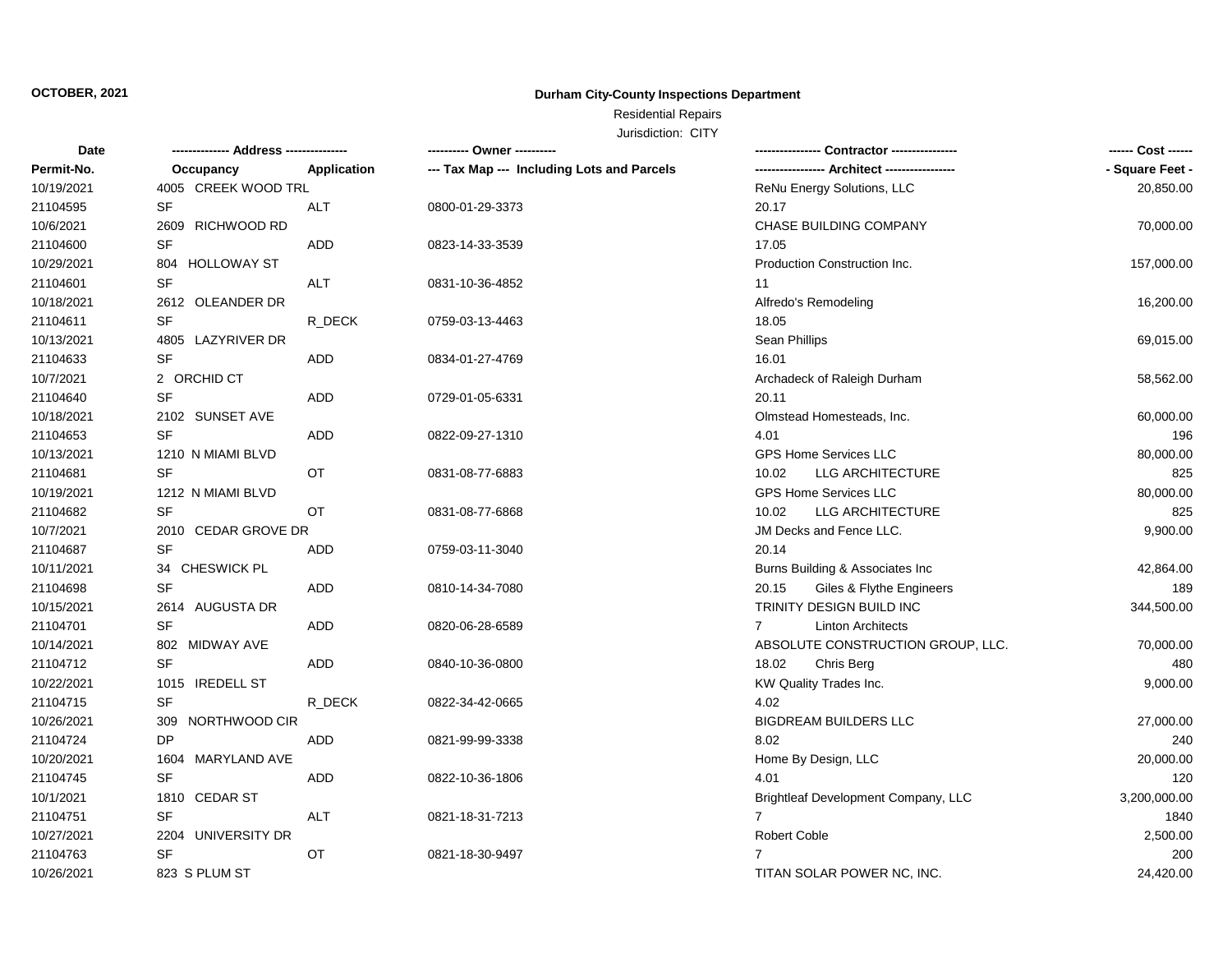## **Durham City-County Inspections Department**

# Residential Repairs

| Date       | -------------- Address --------------- |              |                                            | Contractor ---------------                  | ------ Cost ------ |
|------------|----------------------------------------|--------------|--------------------------------------------|---------------------------------------------|--------------------|
| Permit-No. | Occupancy                              | Application  | --- Tax Map --- Including Lots and Parcels | ---------------- Architect ---------------- | - Square Feet -    |
| 21104771   | <b>SF</b>                              | <b>ALT</b>   | 0830-06-39-6568                            | 14                                          |                    |
| 10/26/2021 | 1409 BRIDGEWATER DR                    |              |                                            | TITAN SOLAR POWER NC, INC.                  | 10,360.00          |
| 21104772   | <b>SF</b>                              | <b>ALT</b>   | 0833-01-48-7844                            | 17.09                                       |                    |
| 10/1/2021  | 708 AINSLEY CT                         |              |                                            | Darryll Gadson                              | 5,000.00           |
| 21104778   | <b>SF</b>                              | R_DECK       | 0728-03-10-3887                            | 20.12                                       |                    |
| 10/5/2021  | 2407 ASHE ST                           |              |                                            | Elizabeth Macias                            | 7,000.00           |
| 21104779   | <b>SF</b>                              | <b>ALT</b>   | 0831-15-72-4682                            | 10.01                                       |                    |
| 10/18/2021 | 104 KALMIA DR                          |              |                                            | 8MSolar LLC                                 | 14,763.00          |
| 21104781   | <b>SF</b>                              | <b>ALT</b>   | 0769-01-17-2064                            | 19                                          |                    |
| 10/18/2021 | 3608 TRAIL 23                          |              |                                            | <b>CHASE BUILDING COMPANY</b>               | 200,000.00         |
| 21104786   | <b>SF</b>                              | <b>ADD</b>   | 0719-02-79-9879                            | 20.07                                       | 933                |
| 10/5/2021  | 22 GARDEN HILLS CT                     |              |                                            | Encor Solar LLC                             | 19,909.00          |
| 21104789   | SF                                     | ALT          | 0825-03-11-8064                            | 16.03                                       |                    |
| 10/1/2021  | 1105 LINCOLN MILL DR                   |              |                                            | HARLAND WINDOWS & SIDING                    | 23,100.00          |
| 21104798   | <b>SF</b>                              | <b>ALT</b>   | 0769-03-34-6901                            | 19                                          |                    |
| 10/5/2021  | 508 LOBLOLLY DR                        |              |                                            | Sierra Structures, Inc.                     | 33,963.00          |
| 21104813   | <b>SF</b>                              | ADD          | 0846-01-35-6128                            | 21                                          |                    |
| 10/8/2021  | 713 MASSEY AVE                         |              |                                            | <b>MXT LLC</b>                              | 21,000.00          |
| 21104833   | <b>SF</b>                              | <b>ALT</b>   | 0831-17-11-0434                            | 13.01                                       |                    |
| 10/18/2021 | 1912 UNIVERSITY DR                     |              |                                            | Little Corner Construction                  | 250,000.00         |
| 21104835   | <b>SF</b>                              | <b>I_ALT</b> | 0821-18-40-5723                            | K Dyer Design<br>$\overline{7}$             |                    |
| 10/20/2021 | 3960 PLYMOUTH RD                       |              |                                            | SANDERS, JOHN C & CO, LLC                   | 216,000.00         |
| 21104839   | <b>SF</b>                              | ADD          | 0719-01-47-7478                            | 20.08<br>Carter Skinner Residential Designs |                    |
| 10/11/2021 | 9 PILLING PL                           |              |                                            | DiRienzo Builders, LLC                      | 164,050.00         |
| 21104844   | <b>SF</b>                              | <b>ADD</b>   | 0719-01-09-1848                            | 20.08                                       | 350                |
| 10/11/2021 | 1017 W TRINITY AVE                     |              |                                            | SOUTHERN ENERGY MANAGEMENT, INC             | 20,716.00          |
| 21104850   | SF                                     | <b>ALT</b>   | 0822-19-60-7810                            | 3.02                                        |                    |
| 10/1/2021  | 2121 WOODROW ST                        |              |                                            | 365 Solar Energy LLC                        | 15,000.00          |
| 21104853   | <b>SF</b>                              | <b>ALT</b>   | 0822-09-15-4607                            | 4.01                                        |                    |
| 10/5/2021  | 1119 AXELWOOD LN                       |              |                                            | HARLAND WINDOWS & SIDING                    | 29,800.00          |
| 21104857   | <b>SF</b>                              | <b>ALT</b>   | 0769-03-41-4802                            | 19                                          |                    |
| 10/13/2021 | 19 LEARNED PL                          |              |                                            | THE MAPLEWOOD BUILDING CO., LLC.            | 400,000.00         |
| 21104866   | <b>SF</b>                              | <b>ADD</b>   | 0811-14-42-4991                            | 6                                           | 323                |
| 10/1/2021  | 16 TWINLEAF PL                         |              |                                            | <b>GARRETT BUILDERS LLC</b>                 | 35,000.00          |
| 21104868   | <b>SF</b>                              | <b>I_ALT</b> | 0813-16-73-9564                            | 17.07                                       | 196                |
| 10/5/2021  | 126 EAST END AVE                       |              |                                            | Puna Realty LLC                             | 1,000.00           |
| 21104869   | <b>SF</b>                              | <b>DEM</b>   | 0841-20-00-3804                            | 18.02                                       | 1152               |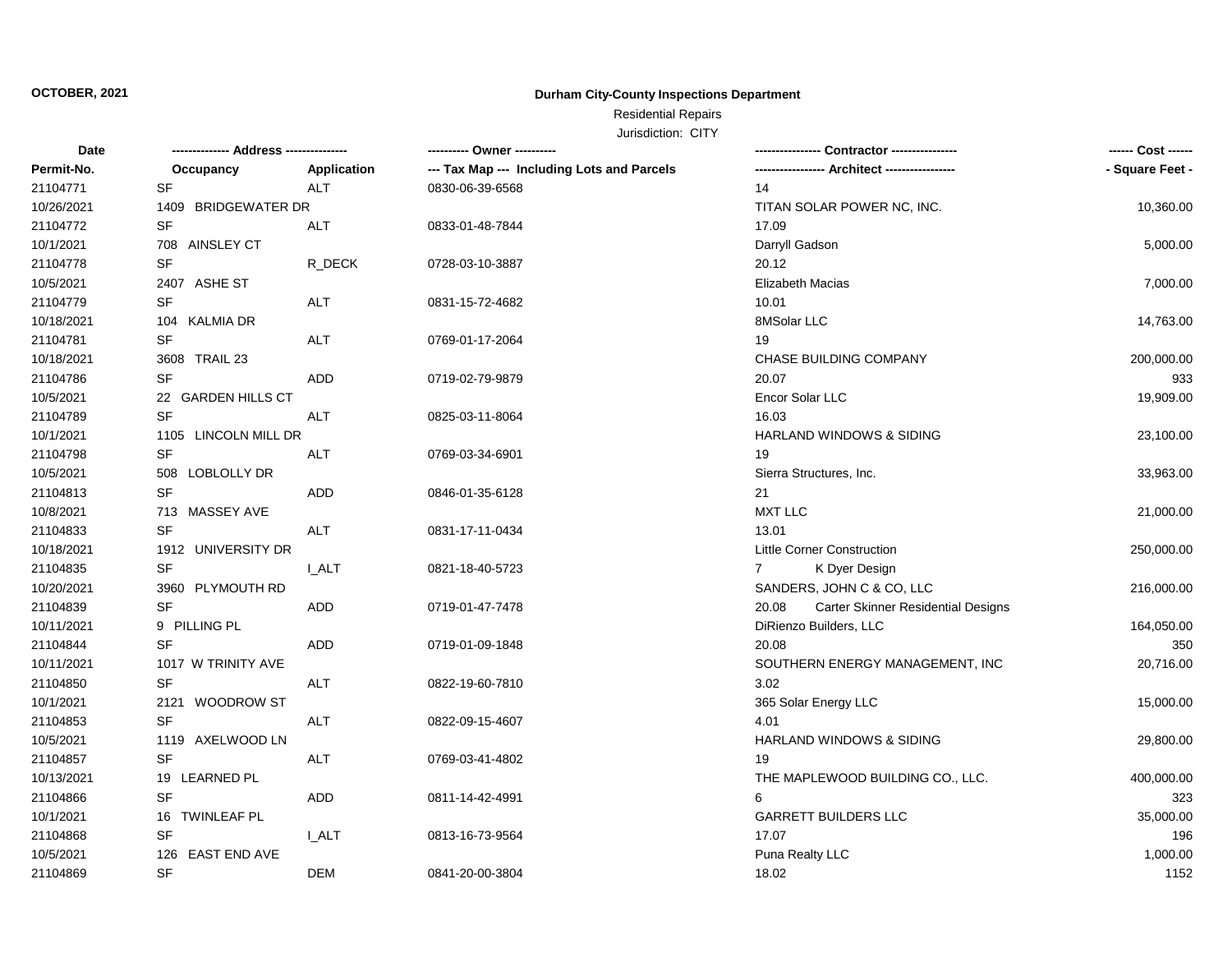## **Durham City-County Inspections Department**

# Residential Repairs

| Date       | -------------- Address --------- |                    | ---------- Owner ----------                |                                        |                 |
|------------|----------------------------------|--------------------|--------------------------------------------|----------------------------------------|-----------------|
| Permit-No. | Occupancy                        | <b>Application</b> | --- Tax Map --- Including Lots and Parcels |                                        | - Square Feet - |
| 10/19/2021 | 2210 TRAIL WOOD DR               |                    |                                            | Alexandra Laks and Jeremy Sharib       | 9,000.00        |
| 21104870   | <b>SF</b>                        | <b>ALT</b>         | 0813-04-63-0386                            | 17.07                                  | 244             |
| 10/14/2021 | 320 MONMOUTH AVE                 |                    |                                            | Keil Jansen                            | 120,000.00      |
| 21104872   | <b>SF</b>                        | OT                 | 0822-20-91-4413                            | $\overline{2}$                         | 800             |
| 10/1/2021  | 5011 PINE CONE DR                |                    |                                            | Ram Jack T/A Foundation Solutions, LLC | 4,900.00        |
| 21104875   | <b>SF</b>                        | <b>RP</b>          | 0709-01-37-5103                            | 20.18                                  |                 |
| 10/1/2021  | 7508 MORRELL LN                  |                    |                                            | The Bath Shop                          | 34,670.00       |
| 21104878   | <b>SF</b>                        | <b>I_ALT</b>       | 0718-03-22-2397                            | 20.12                                  |                 |
| 10/29/2021 | 716 MIDWAY AVE                   |                    |                                            | ABSOLUTE CONSTRUCTION GROUP, LLC.      | 147,573.00      |
| 21104879   | <b>SF</b>                        | <b>ADD</b>         | 0840-10-36-0880                            | 18.02<br>Chris Berg                    |                 |
| 10/27/2021 | 4628 MYERS PARK DR               |                    |                                            | William D. Devlin                      | 17,000.00       |
| 21104880   | SF                               | <b>ADD</b>         | 0803-02-55-5829                            | 17.07                                  |                 |
| 10/29/2021 | 1023 ALABAMA AVE                 |                    |                                            | Ram Jack T/A Foundation Solutions, LLC | 9,550.00        |
| 21104882   | SF                               | <b>RP</b>          | 0822-13-04-0590                            | 4.02                                   |                 |
| 10/5/2021  | 2516 PERKINS RD                  |                    |                                            | Ram Jack T/A Foundation Solutions, LLC | 15,450.00       |
| 21104885   | SF                               | <b>RP</b>          | 0811-16-84-6858                            | 6                                      |                 |
| 10/1/2021  | 60 KIMBERLY DR                   |                    |                                            | Stable Home Consultants, LLC           | 52,700.00       |
| 21104886   | <b>SF</b>                        | I ALT              | 0719-01-35-4800                            | 20.08                                  |                 |
| 10/13/2021 | 4420 VALLEY FORGE RD             |                    |                                            | DDM CONSTRUCTION SERVICES, LLC         | 63,410.00       |
| 21104905   | SF                               | <b>ADD</b>         | 0802-02-85-1593                            | 17.06<br>Kim Jennings                  |                 |
| 10/11/2021 | 4209 MALVERN RD                  |                    |                                            | TRIANGLE GREEN BUILD                   | 16,500.00       |
| 21104921   | <b>SF</b>                        | <b>ADD</b>         | 0719-03-24-6601                            | 20.08                                  |                 |
| 10/5/2021  | 1501 WOODLAND DR                 |                    |                                            | Turnlight Partners Ltd.                | 17,379.00       |
| 21104928   | <b>SF</b>                        | <b>RP</b>          | 0822-16-84-2506                            | 3.02                                   |                 |
| 10/5/2021  | 1428 ACADIA ST                   |                    |                                            | Turnlight Partners Ltd.                | 6,942.00        |
| 21104929   | SF                               | RP                 | 0832-13-32-4451                            | $\overline{2}$                         |                 |
| 10/5/2021  | 1013 HOMER ST                    |                    |                                            | Turnlight Partners Ltd.                | 5,000.00        |
| 21104930   | SF                               | <b>RP</b>          | 0821-14-42-6736                            |                                        |                 |
| 10/5/2021  | 4 KILBRETH AVE                   |                    |                                            | <b>Blue Raven Solar LLC</b>            | 18,360.00       |
| 21104932   | <b>SF</b>                        | <b>ALT</b>         | 0729-01-45-2244                            | 20.10                                  |                 |
| 10/6/2021  | 1304 COZART ST                   |                    |                                            | S & R General Contracting              | 9,352.00        |
| 21104933   | <b>SF</b>                        | <b>LALT</b>        | 0834-04-70-9873                            | 17.08                                  |                 |
| 10/29/2021 | 2909<br><b>GRETMAR DR</b>        |                    |                                            | John Motko                             | 33,600.00       |
| 21104935   | <b>SF</b>                        | <b>ADD</b>         | 0801-04-83-0313                            | 20.17<br>John Motko                    |                 |
| 10/28/2021 | 5309 WESTON DOWNS DR             |                    |                                            | STA-BIL CONSTRUCTION LLC               | 14,750.00       |
| 21104942   | <b>SF</b>                        | <b>ADD</b>         | 0709-03-13-4935                            | 20.18                                  | 240             |
| 10/15/2021 | 2826 STUART DR                   |                    |                                            | Robinson Renovations, LLC              | 28,000.00       |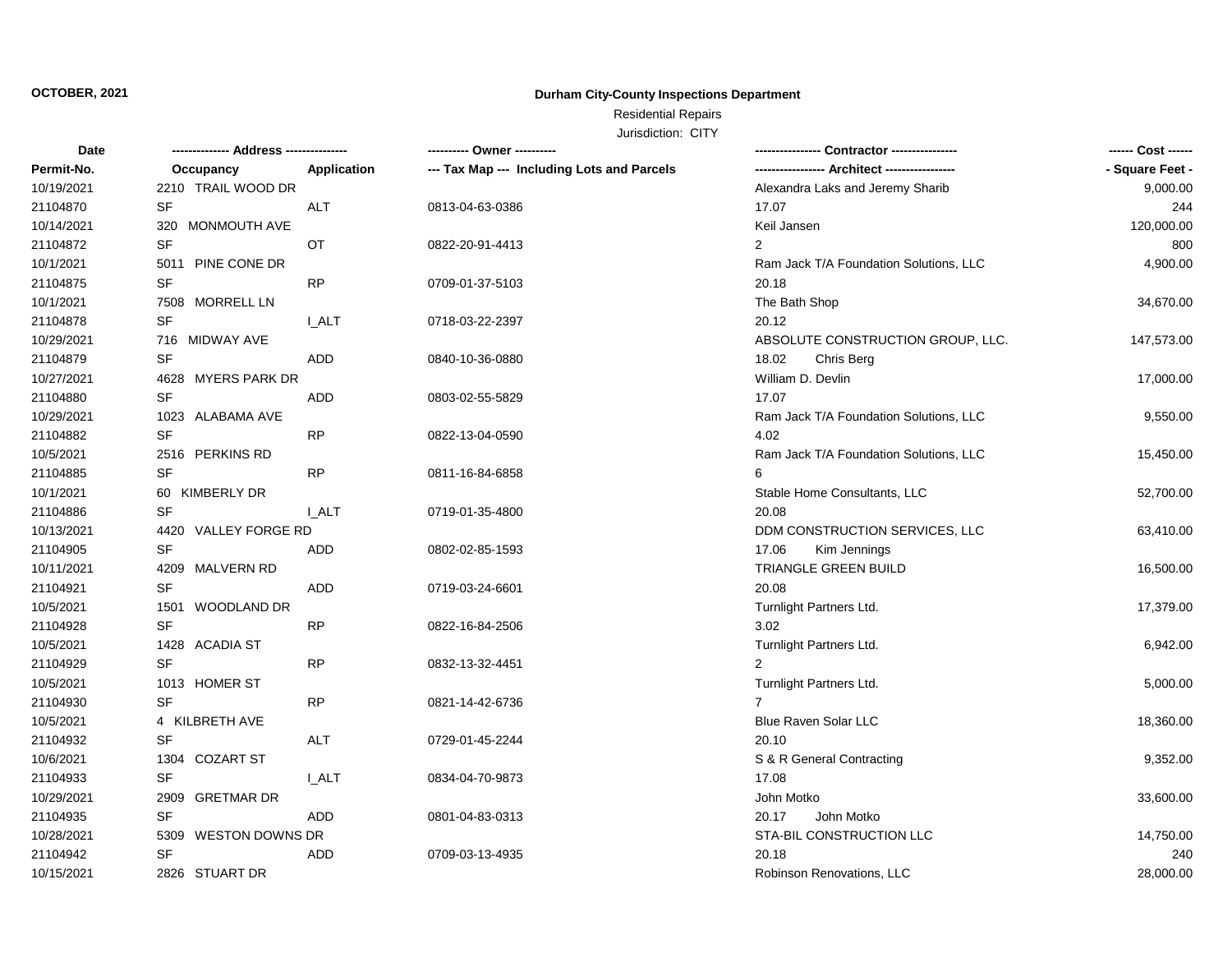## **Durham City-County Inspections Department**

Residential Repairs

| Date       | ------------- Address -------------- |              | ---------- Owner ----------                |                                                       | ------ Cost ------ |
|------------|--------------------------------------|--------------|--------------------------------------------|-------------------------------------------------------|--------------------|
| Permit-No. | Occupancy                            | Application  | --- Tax Map --- Including Lots and Parcels | -- Architect ------                                   | - Square Feet -    |
| 21104946   | <b>SF</b>                            | I ALT        | 0820-05-07-7931                            | Felici Labs<br>20.07                                  |                    |
| 10/22/2021 | 106 BARNHILL ST                      |              |                                            | <b>RASHAD NELSON</b>                                  | 45,000.00          |
| 21104953   | SF                                   | <b>I_ALT</b> | 0820-35-11-1850                            | 20.09                                                 |                    |
| 10/11/2021 | 1029 FLAGLER ST                      |              |                                            | TESLA ENERGY OPERATIONS, INC.                         | 20,900.00          |
| 21104963   | <b>SF</b>                            | ALT          | 0728-01-46-3644                            | 20.22                                                 |                    |
| 10/8/2021  | 15 ORVIETO WAY                       |              |                                            | TESLA ENERGY OPERATIONS, INC.                         | 29,600.00          |
| 21104965   | SF                                   | ALT          | 0709-03-02-2684                            | 20.18                                                 |                    |
| 10/7/2021  | 514 LANGHORNE DR                     |              |                                            | SOUTHERN ENERGY MANAGEMENT, INC                       | 14,400.00          |
| 21104966   | <b>SF</b>                            | <b>ALT</b>   | 0748-94-27-7491                            | 20.14                                                 |                    |
| 10/22/2021 | 5 CLUBSTONE CT                       |              |                                            | DAVE CHILTON                                          | 15,000.00          |
| 21104975   | <b>SF</b>                            | ADD          | 0727-02-95-0539                            | 20.13                                                 |                    |
| 10/7/2021  | 1013 N GREGSON ST                    |              |                                            | SOUTHERN ENERGY MANAGEMENT, INC                       | 20,000.00          |
| 21104977   | SF                                   | ALT          | 0822-72-08-7429                            | 3.02                                                  |                    |
| 10/20/2021 | 2901 MONROE AVE                      |              |                                            | MARCO GRADING, LLC.                                   | 1,000.00           |
| 21104980   | SF                                   | <b>DEM</b>   | 0810-08-88-9377                            | 10.03                                                 |                    |
| 10/20/2021 | 1500 RUFFIN ST                       |              |                                            | DDM CONSTRUCTION SERVICES, LLC                        | 50,000.00          |
| 21104982   | <b>SF</b>                            | <b>ALT</b>   | 0822-16-84-7393                            | 3.02                                                  |                    |
| 10/12/2021 | 3415 FLAT RIVER DR                   |              |                                            | Pro Mark Construction Company, LLC                    | 203,000.00         |
| 21104985   | SF                                   | <b>LALT</b>  | 0850-04-62-9030                            | 18.05                                                 |                    |
| 10/29/2021 | 1305 BRIDGEWATER DR                  |              |                                            | LuminaSun Smart Home, LLC                             | 15,257.00          |
| 21104987   | <b>SF</b>                            | ALT          | 0833-01-49-7352                            | 17.09                                                 |                    |
| 10/18/2021 | 3632 CARLISLE DR                     |              |                                            | Rawlings Contracting LLC                              | 25,000.00          |
| 21104990   | <b>SF</b>                            | R DECK       | 0719-01-19-3761                            | 20.08                                                 |                    |
| 10/19/2021 | 4205 LIVINGSTONE PL                  |              |                                            | <b>BRYAN HARRIS</b>                                   | 3,000.00           |
| 21104994   | SF                                   | ОT           | 0709-04-92-8808                            | 20.18                                                 |                    |
| 10/12/2021 | 707 N HYDE PARK AVE                  |              |                                            | SOUTHERN ENERGY MANAGEMENT, INC                       | 22,513.00          |
| 21104996   | SF                                   | <b>ALT</b>   | 0831-10-46-8442                            | 10.01                                                 |                    |
| 10/22/2021 | 6420 CHANTRY CT                      |              |                                            | SOUTHERN ENERGY MANAGEMENT, INC                       | 19,829.00          |
| 21104997   | <b>SF</b>                            | <b>ALT</b>   | 0769-45-99-3105                            | 19.00                                                 |                    |
| 10/11/2021 | 1411 FAY ST                          |              |                                            | Groundworks North Carolina, LLC                       | 13,698.00          |
| 21104998   | SF                                   | <b>RP</b>    | 0831-07-59-6229                            |                                                       |                    |
| 10/21/2021 | 1210 COPPER CREEK DR                 |              |                                            | Groundworks North Carolina, LLC                       | 15,000.00          |
| 21104999   | SF                                   | RP           | 0728-02-68-9182                            | 20.14                                                 |                    |
| 10/11/2021 | 308 GREEN ST                         |              |                                            | Groundworks North Carolina, LLC                       | 5,000.00           |
| 21105000   | SF                                   | <b>RP</b>    | 0832-13-03-6030                            | 3.02                                                  |                    |
| 10/12/2021 | 5105 GRANBURY DR                     |              |                                            | Carolina Restoration Services of North Carolina, Inc. | 12,878.00          |
| 21105001   | <b>SF</b>                            | <b>RP</b>    | 0727-01-38-1894                            | 20.12                                                 |                    |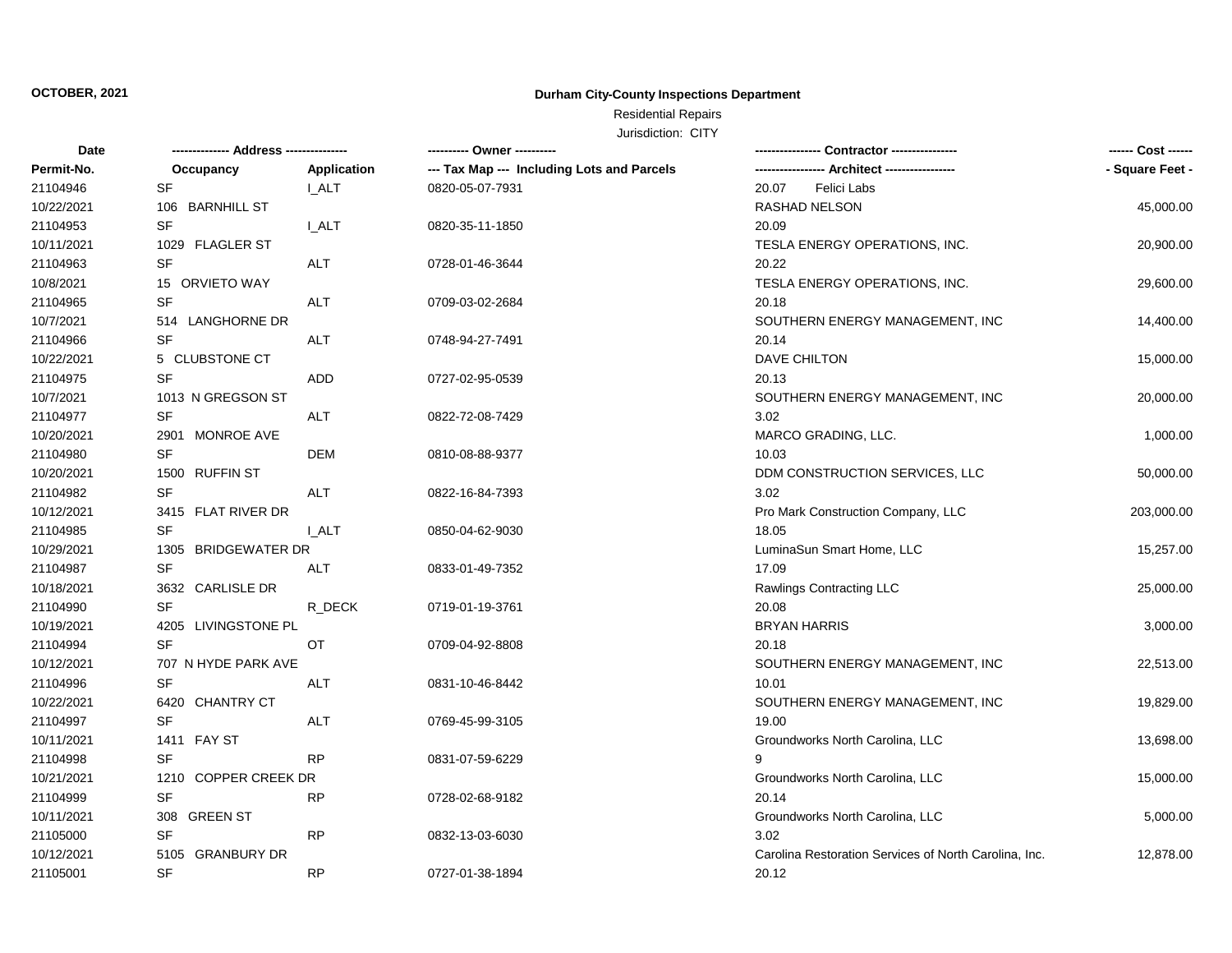## **Durham City-County Inspections Department**

# Residential Repairs

| Date       | ------------- Address -------------- |                    |                                            | Contractor ----------------                           | ------ Cost ------ |
|------------|--------------------------------------|--------------------|--------------------------------------------|-------------------------------------------------------|--------------------|
| Permit-No. | Occupancy                            | <b>Application</b> | --- Tax Map --- Including Lots and Parcels | -- Architect ----------------                         | - Square Feet -    |
| 10/12/2021 | 22 BRADDOCK CIR                      |                    |                                            | Archadeck of Raleigh Durham                           | 13,866.00          |
| 21105003   | <b>SF</b>                            | R_DECK             | 0728-04-60-2949                            | 20.13                                                 |                    |
| 10/12/2021 | 1304 SEATON RD                       |                    |                                            | Carolina Restoration Services of North Carolina, Inc. | 76,800.00          |
| 21105004   | <b>TH</b>                            | RP                 | 0728-04-50-8066                            | 20.13                                                 |                    |
| 10/19/2021 | 602 HUGO ST                          |                    |                                            | Regional Foundation and Crawl Space Repair            | 9,526.00           |
| 21105010   | SF                                   | RP                 | 0832-06-38-9105                            | 1.01                                                  |                    |
| 10/26/2021 | 913 ALABAMA AVE                      |                    |                                            | Milo Building, Inc                                    | 200,000.00         |
| 21105014   | SF                                   | ADD                | 0822-13-03-6536                            | John Black<br>4.02                                    |                    |
| 10/26/2021 | 914 OAKLAND AVE                      |                    |                                            | Milo Building, Inc                                    | 250,000.00         |
| 21105024   | $\ensuremath{\mathsf{SF}}\xspace$    | <b>ADD</b>         | 0822-13-13-0761                            | 4.02<br>John Black                                    |                    |
| 10/28/2021 | 411 N GREGSON ST                     |                    |                                            | CHASE BUILDING COMPANY                                | 1,000.00           |
| 21105032   | SF                                   | <b>DEM</b>         | 0822-19-70-0457                            | 3.02                                                  | 1576               |
| 10/22/2021 | 2421 LANDIS DR                       |                    |                                            | Southern Reconstruction, Inc.                         | 34,000.00          |
| 21105034   | SF                                   | ADD                | 0824-03-13-9414                            | 17.11                                                 |                    |
| 10/13/2021 | 3007 CATHY DR                        |                    |                                            | Blue Raven Solar LLC                                  | 19,440.00          |
| 21105036   | SF                                   | <b>ALT</b>         | 0841-15-64-4603                            | 18.02                                                 |                    |
| 10/28/2021 | 2515 BANNER ST                       |                    |                                            | Triangle Landscaping & Construction                   | 17,000.00          |
| 21105037   | SF                                   | ADD                | 0832-10-27-8125                            | Triangle Landscaping & Construction<br>1.01           |                    |
| 10/14/2021 | 106 SUNBURST DR                      |                    |                                            | Archadeck of Raleigh Durham                           | 35,248.00          |
| 21105044   | SF                                   | R_DECK             | 0811-13-13-3334                            | 20.17                                                 |                    |
| 10/15/2021 | 4006 COLORADO AVE                    |                    |                                            | Taylor Brothers Construction, LLC                     | 40,371.00          |
| 21105046   | <b>SF</b>                            | <b>LALT</b>        | 0709-02-86-7503                            | 20.18                                                 |                    |
| 10/26/2021 | 504 FAIRFIELD RD                     |                    |                                            | Paul Sprouse                                          | 6,500.00           |
| 21105052   | <b>SF</b>                            | OT.                | 0823-12-76-6340                            | 17.05                                                 | 320                |
| 10/13/2021 | 3420 RIDGE RD                        |                    |                                            | Philip A. Deane                                       | 45,000.00          |
| 21105055   | SF                                   | <b>ALT</b>         | 0801-04-81-6270                            | 20.17                                                 |                    |
| 10/22/2021 | 3676 GUESS RD                        |                    |                                            | Jairo Alexander Diaz                                  | 3,322.00           |
| 21105064   | SF                                   | R_DECK             | 0823-09-16-0548                            | 17.05                                                 | 62                 |
| 10/19/2021 | 508 OAK GROVE PKWY                   |                    |                                            | NC Solar Now                                          | 45,633.00          |
| 21105088   | SF                                   | ALT                | 0851-04-62-4601                            | 18.04                                                 |                    |
| 10/15/2021 | 5901 LOYAL AVE                       |                    |                                            | Michael Agins                                         | 15,000.00          |
| 21105089   | <b>SF</b>                            | <b>RP</b>          | 0738-01-18-0886                            | 20.10                                                 |                    |
| 10/27/2021 | 1104 N MANGUM ST                     |                    |                                            | ROCKLAND CONSTRUCTION                                 | 26,517.00          |
| 21105090   | SF                                   | <b>LALT</b>        | 0832-17-11-5324                            | $\overline{2}$                                        |                    |
| 10/14/2021 | 1118 HUNTSMAN DR                     |                    |                                            | Mac Construction, LLC                                 | 27,000.00          |
| 21105091   | <b>SF</b>                            | I ALT              | 0728-03-42-4577                            | 20.13                                                 |                    |
| 10/14/2021 | 107 IBIS LN                          |                    |                                            | SOUTHERN ENERGY MANAGEMENT, INC                       | 37,093.00          |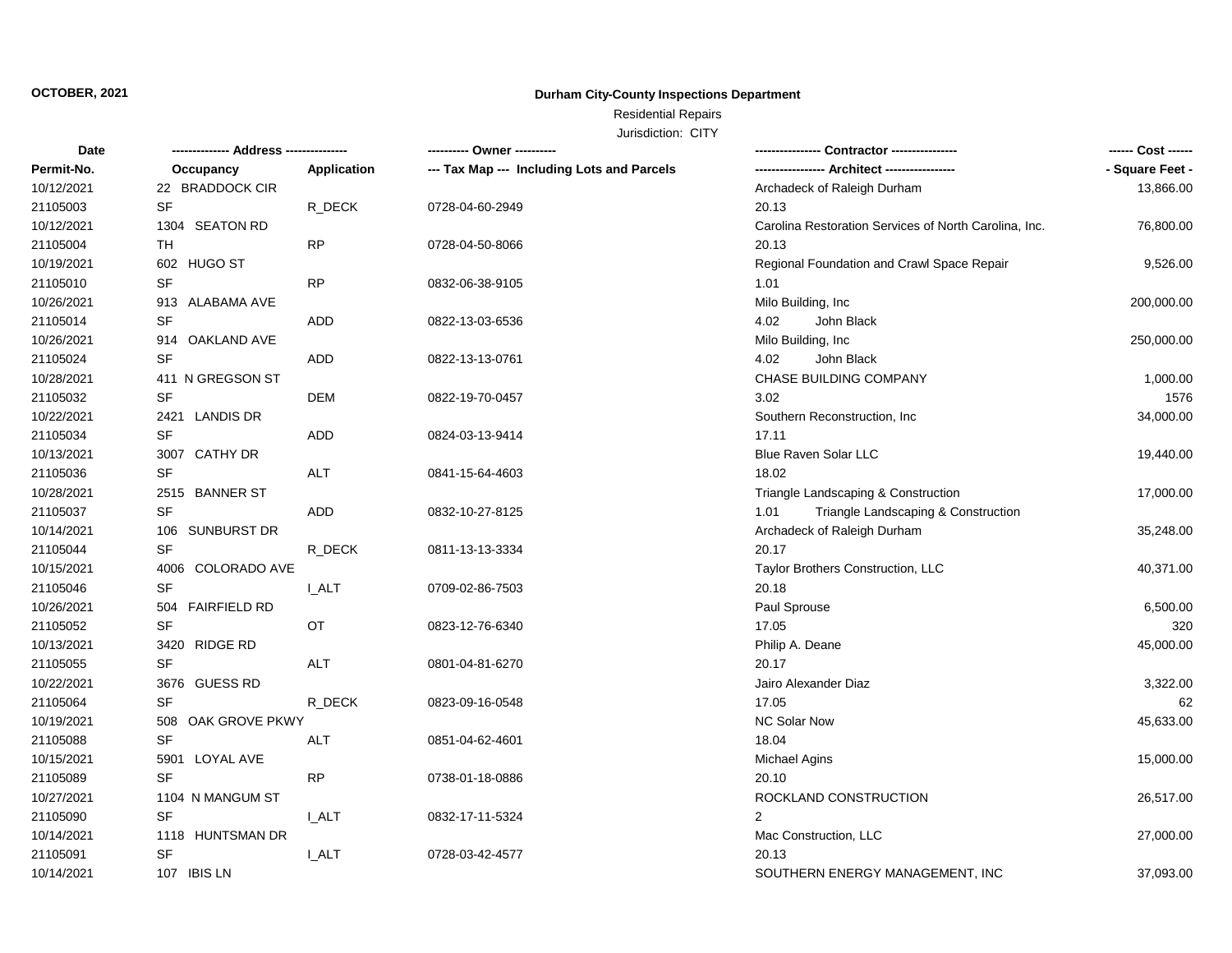## **Durham City-County Inspections Department**

# Residential Repairs

| Date       |                            |              | ---------- Owner ----------                | Contractor ----------------                 | ------ Cost ------ |
|------------|----------------------------|--------------|--------------------------------------------|---------------------------------------------|--------------------|
| Permit-No. | Occupancy                  | Application  | --- Tax Map --- Including Lots and Parcels |                                             | - Square Feet -    |
| 21105093   | <b>SF</b>                  | <b>ALT</b>   | 0769-01-16-9052                            | 19                                          |                    |
| 10/15/2021 | 1209 CARPENTER FLETCHER RD |              |                                            | Groundworks North Carolina, LLC             | 14,415.00          |
| 21105102   | SF                         | <b>RP</b>    | 0728-02-98-5380                            | 20.10                                       |                    |
| 10/15/2021 | 1021 LIMERICK LN           |              |                                            | Quantum Home Improvements                   | 28,790.00          |
| 21105104   | <b>SF</b>                  | I ALT        | 0728-03-31-9311                            | 20.13                                       |                    |
| 10/15/2021 | 3638 SUNNINGDALE WAY       |              |                                            | Blue Raven Solar LLC                        | 10,800.00          |
| 21105105   | SF                         | ALT          | 0719-03-33-2373                            | 20.08                                       |                    |
| 10/15/2021 | 11 COOLIDGE PL             |              |                                            | <b>CHARLES CLOUTIER</b>                     | 45,000.00          |
| 21105109   | <b>SF</b>                  | I ALT        | 0812-01-06-4851                            | 17.06                                       |                    |
| 10/15/2021 | 2942 CAROLYN DR            |              |                                            | TMG Construction and Properties LLC         | 36,500.00          |
| 21105110   | SF                         | <b>I_ALT</b> | 0841-18-40-2934                            | 18.02                                       |                    |
| 10/15/2021 | 907 CHEVIOT AVE            |              |                                            | HABITAT FOR HUMANITY OF DURHAM INC.         | 6,000.00           |
| 21105111   | <b>SF</b>                  | R DECK       | 0810-19-71-0987                            | 20.07                                       |                    |
| 10/19/2021 | 1127 LIPPINCOTT RD         |              |                                            | KINGSFORD HOME IMPROVEMENT                  | 12,980.00          |
| 21105112   | SF                         | <b>ADD</b>   | 0749-01-29-5248                            | 18.09                                       | 160                |
| 10/19/2021 | 3514 RUGBY RD              |              |                                            | Jolley Builders LLC, Steve                  | 47,000.00          |
| 21105136   | <b>SF</b>                  | I ALT        | 0719-01-36-8401                            | 20.08                                       |                    |
| 10/19/2021 | 1206 KENT ST               |              |                                            | TRIANGLE GREEN BUILD                        | 1,200.00           |
| 21105149   | SF                         | <b>RP</b>    | 0821-14-34-5544                            |                                             |                    |
| 10/18/2021 | 4005 CATFISH WAY           |              |                                            | Pulte Home Company, LLC                     | 20,000.00          |
| 21105150   | <b>SF</b>                  | <b>ALT</b>   | 0749-83-29-0919                            | 18.05                                       | 489                |
| 10/20/2021 | 5 KIMBERLY DR              |              |                                            | <b>Advanced Structural Repair</b>           | 7,210.00           |
| 21105151   | SF                         | <b>RP</b>    | 0719-01-26-6663                            | 20.08                                       |                    |
| 10/29/2021 | 1306 ROSEMARY AVE          |              |                                            | DESTINY POOL BUILDERS, LLC.                 | 71,682.00          |
| 21105158   | <b>SF</b>                  | OT           | 0812-11-66-9630                            | 4.01                                        |                    |
| 10/19/2021 | 2721 BEXLEY AVE            |              |                                            | <b>TOLEDO BUILDERS LLC</b>                  | 1,000.00           |
| 21105160   | <b>SF</b>                  | <b>DEM</b>   | 0820-09-06-1722                            | 20.07                                       | 1900               |
| 10/19/2021 | 1511 FAY ST                |              |                                            | YES SOLAR SOLUTIONS - CATE ASSOCIATES, INC. | 31,668.00          |
| 21105161   | <b>SF</b>                  | <b>ALT</b>   | 0831-07-59-8508                            | 9                                           |                    |
| 10/22/2021 | 1616 DELAWARE AVE          |              |                                            | DANIEL BAICEANU                             | 149,000.00         |
| 21105162   | SF                         | ALT          | 0822-10-37-4240                            | Linton Architects P.C.<br>4.01              |                    |
| 10/26/2021 | 2018 PERSHING ST           |              |                                            | LONG DEVELOPERS, LLC.                       | 45,500.00          |
| 21105172   | <b>SF</b>                  | <b>ALT</b>   | 0822-10-26-5429                            | 4.01                                        |                    |
| 10/26/2021 | 215 PINEVIEW RD            |              |                                            | <b>NC Solar Now</b>                         | 37,475.00          |
| 21105193   | SF                         | <b>ALT</b>   | 0820-05-09-9011                            | 6                                           |                    |
| 10/20/2021 | 309 CHESAPEAKE AVE         |              |                                            | <b>Advanced Structural Repair</b>           | 20,850.00          |
| 21105195   | <b>SF</b>                  | <b>RP</b>    | 0825-04-80-3565                            | 16.01                                       |                    |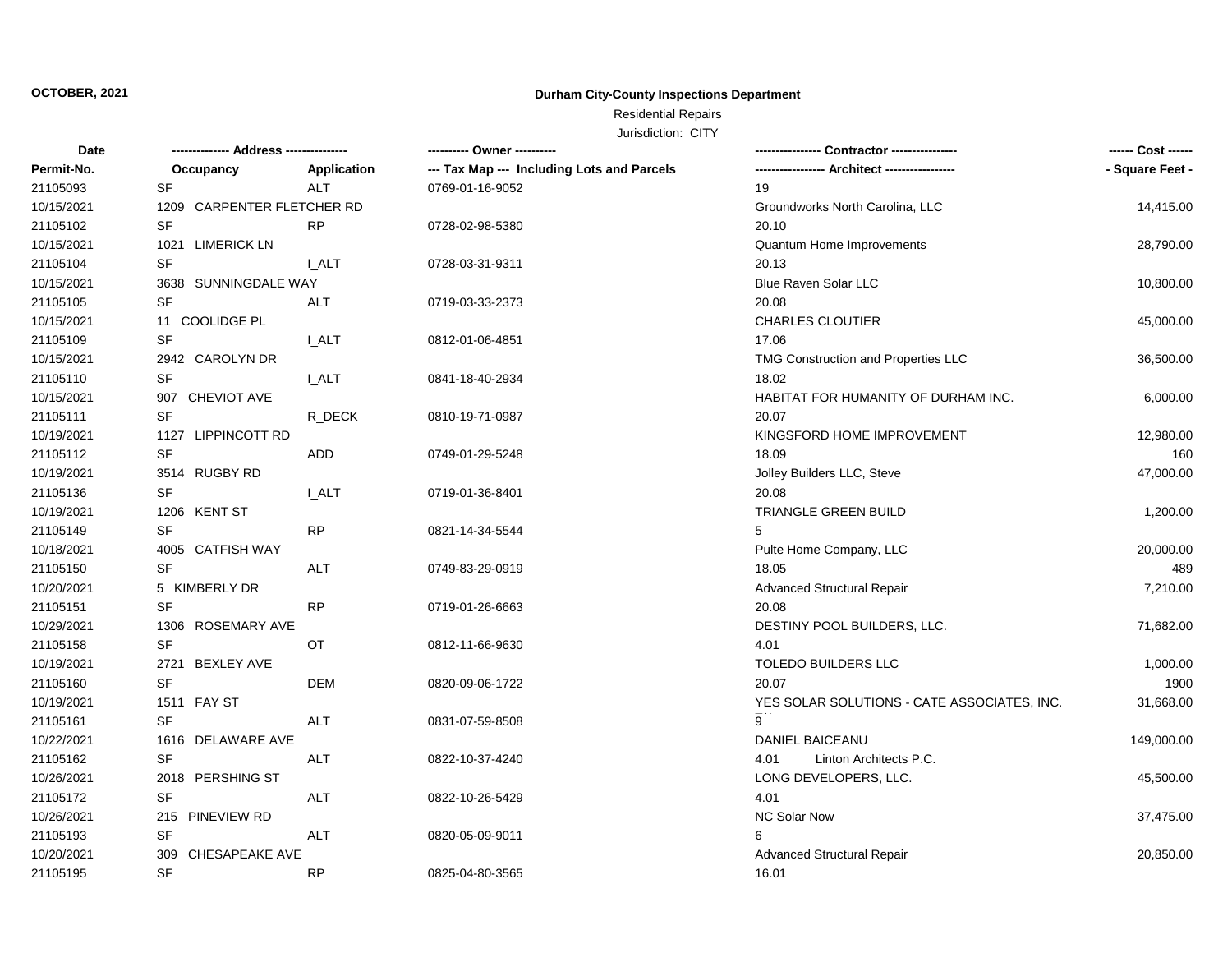## **Durham City-County Inspections Department**

# Residential Repairs

| Date       |                      |              | ---------- Owner ----------                |                                        | ------ Cost ------ |
|------------|----------------------|--------------|--------------------------------------------|----------------------------------------|--------------------|
| Permit-No. | Occupancy            | Application  | --- Tax Map --- Including Lots and Parcels |                                        | - Square Feet -    |
| 10/22/2021 | 5813 RUSTIC WOOD LN  |              |                                            | Covenant Solar Tech LLC                | 8,000.00           |
| 21105198   | SF                   | ALT          | 0727-02-85-8827                            | 20.13                                  |                    |
| 10/28/2021 | 911 S ALSTON AVE     |              |                                            | James Compton                          | 28,450.00          |
| 21105204   | <b>SF</b>            | <b>I_ALT</b> | 0831-10-98-3259                            | 14                                     |                    |
| 10/20/2021 | 2204 EDWIN AVE       |              |                                            | Groundworks North Carolina, LLC        | 8,100.00           |
| 21105210   | <b>SF</b>            | <b>RP</b>    | 0822-05-18-6575                            | 4.01                                   |                    |
| 10/22/2021 | 401 FARM HOUSE LN    |              |                                            | Groundworks North Carolina, LLC        | 17,500.00          |
| 21105212   | SF                   | <b>RP</b>    | 0841-04-92-1335                            | 18.04                                  |                    |
| 10/22/2021 | 2111 BALTIC AVE      |              |                                            | <b>NC Solar Now</b>                    | 15,050.00          |
| 21105216   | <b>SF</b>            | ALT          | 0830-10-35-8178                            | 20.09                                  |                    |
| 10/22/2021 | 623 MASSEY AVE       |              |                                            | 24North Investments                    | 38,000.00          |
| 21105227   | <b>SF</b>            | <b>ALT</b>   | 0831-17-01-6606                            | 13.01                                  |                    |
| 10/29/2021 | 309 E UMSTEAD ST     |              |                                            | Tropical Painting & General Const. Co. | 27,079.00          |
| 21105234   | SF                   | ALT          | 0821-16-92-3703                            | 12.02                                  |                    |
| 10/26/2021 | 4 ERNEST PL          |              |                                            | Blue Raven Solar LLC                   | 8,640.00           |
| 21105240   | SF                   | ALT          | 0830-10-45-7508                            | 20.09                                  |                    |
| 10/26/2021 | 1903 SPRING CREEK DR |              |                                            | <b>Blue Raven Solar LLC</b>            | 15,120.00          |
| 21105242   | SF                   | ALT          | 0842-01-45-5969                            | 18.01                                  |                    |
| 10/28/2021 | 1014 BURCH AVE       |              |                                            | <b>Advanced Structural Repair</b>      | 15,794.00          |
| 21105249   | <b>SF</b>            | <b>ALT</b>   | 0821-06-38-5244                            |                                        |                    |
| 10/26/2021 | 509 PRICE AVE        |              |                                            | GPS Home Services LLC                  | 25,000.00          |
| 21105258   | <b>SF</b>            | <b>ALT</b>   | 0821-20-91-9517                            | 13.01                                  |                    |
| 10/26/2021 | 504 E TRINITY AVE    |              |                                            | TITAN SOLAR POWER NC, INC.             | 14,800.00          |
| 21105260   | SF                   | ALT          | 0832-18-31-3341                            | $\overline{2}$                         |                    |
| 10/28/2021 | 311 IBIS LN          |              |                                            | A. C. Lee Construction, Inc.           | 23,350.00          |
| 21105267   | <b>SF</b>            | <b>LALT</b>  | 0769-01-15-5261                            | 19                                     |                    |
| 10/29/2021 | 2220 FARMINGTON DR   |              |                                            | ATLANTA'S RELIABLE ROOFING             | 28,736.00          |
| 21105273   | R <sub>2</sub>       | C_ROOF       | 0708-01-45-4700                            | 20.12                                  |                    |
| 10/26/2021 | 5211 MCCORMICK RD    |              |                                            | Ram Jack T/A Foundation Solutions, LLC | 3,050.00           |
| 21105276   | SF                   | <b>RP</b>    | 0728-03-41-3766                            | 20.13                                  |                    |
| 10/26/2021 | 1003 SANDTRAP WAY    |              |                                            | Blue Raven Solar LLC                   | 11,880.00          |
| 21105279   | <b>SF</b>            | ALT          | 0749-73-96-3051                            | 18.08                                  |                    |
| 10/26/2021 | 2702 INDIAN TRL      |              |                                            | <b>NC Solar Now</b>                    | 18,377.00          |
| 21105280   | SF                   | <b>ALT</b>   | 0812-08-88-1275                            | 4.01                                   |                    |
| 10/29/2021 | 601 LEE ST           |              |                                            | Builder Bee Projects, LLC              | 7,500.00           |
| 21105307   | <b>SF</b>            | ALT          | 0831-06-29-9656                            |                                        |                    |
| 10/28/2021 | 4500 HIGHGATE DR     |              |                                            | <b>Advanced Structural Repair</b>      | 11,975.00          |